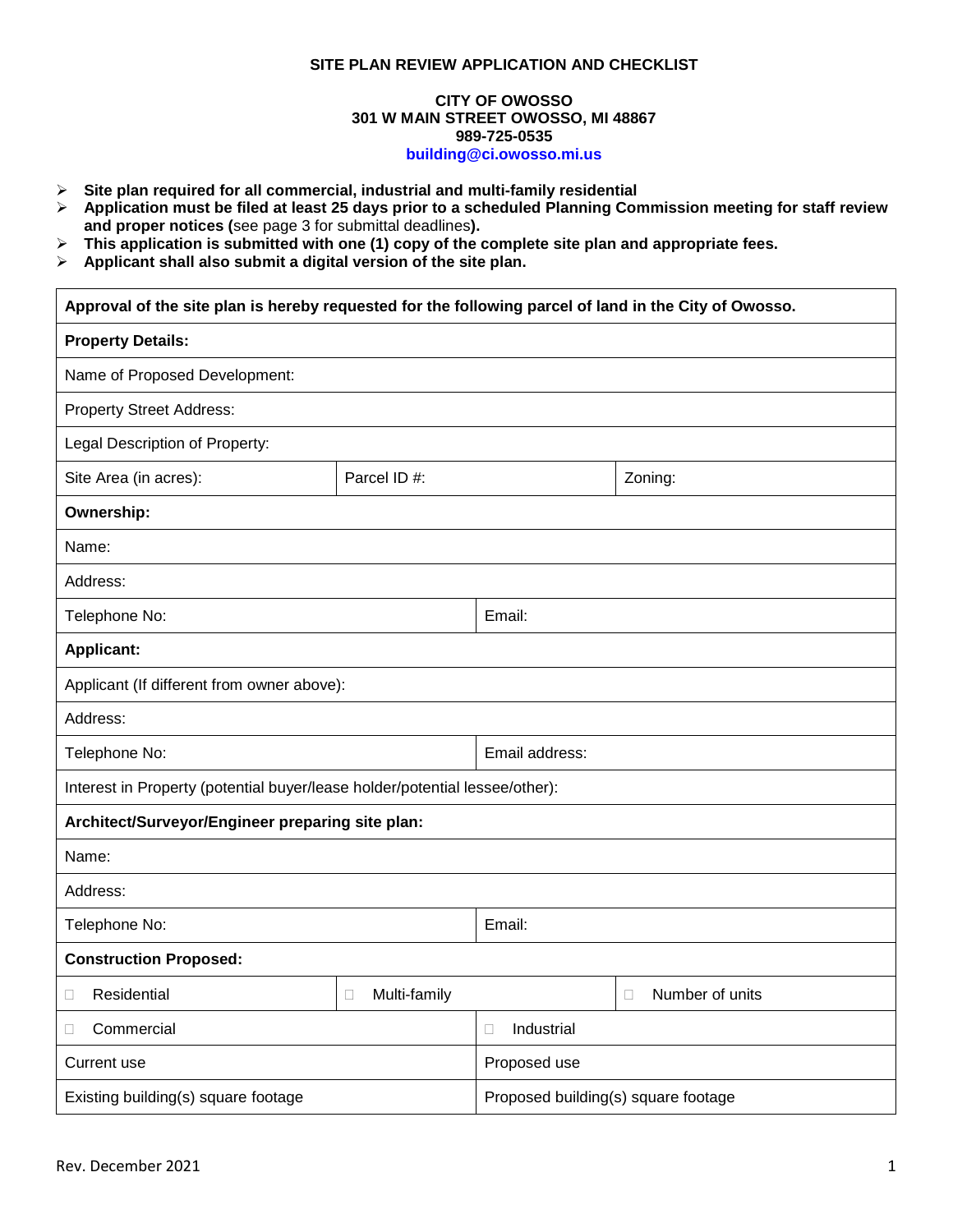|                                                                                                                   | <b>APPLICATION FEES:</b>                                                                                                 |           |                                                                                          |
|-------------------------------------------------------------------------------------------------------------------|--------------------------------------------------------------------------------------------------------------------------|-----------|------------------------------------------------------------------------------------------|
|                                                                                                                   | Apartment/townhouse                                                                                                      | $\bullet$ | $$550.00 + $4.50/$ unit                                                                  |
|                                                                                                                   | Commercial/Industrial                                                                                                    | ٠         | $$500.00 + $50.00/$ acre                                                                 |
| ٠                                                                                                                 | Institutional (Schools, Public Services, Hospitals)                                                                      | $\bullet$ | $$475.00 + $40.00/$ acre                                                                 |
| $\bullet$                                                                                                         | Mobile home park                                                                                                         | $\bullet$ | $$575.00 + $5.00/$ unit                                                                  |
| $\bullet$                                                                                                         | Planned Unit Development/Mixed use development                                                                           | $\bullet$ | $$550.00 + $50.00/ \text{acre}$                                                          |
|                                                                                                                   | Preliminary site plan review                                                                                             | $\bullet$ | 75% of site plan review fee                                                              |
|                                                                                                                   | Single family site condo (prelim or final)                                                                               | $\bullet$ | $$700.00 + $5.00/$ lot                                                                   |
|                                                                                                                   | Site plan revision/review                                                                                                | $\bullet$ | 75% of site plan review fee + any needed consulting fees<br>determined by administration |
| ٠                                                                                                                 | Site plan requiring review by city engineer                                                                              | $\bullet$ | all costs by owner/applicant via escrow                                                  |
|                                                                                                                   | Special meetings with planner/engineer                                                                                   |           | all costs by owner/applicant via escrow                                                  |
|                                                                                                                   | Escrow Fee (Consultant fees for planning, zoning)                                                                        | $\bullet$ | \$1,500                                                                                  |
|                                                                                                                   | A cash deposit of \$1,500 shall be placed with the City of Owosso<br>❖                                                   |           |                                                                                          |
|                                                                                                                   | The City will let the applicants know when additional funds are needed (typically when about 25% is remaining)<br>❖      |           |                                                                                          |
|                                                                                                                   | Should there be funds remaining in the account after completion of the project, the balance will be returned<br>❖        |           |                                                                                          |
|                                                                                                                   | The attached checklist has been completed to certify the data contained on the site plan. If the required data has<br>1. |           |                                                                                          |
|                                                                                                                   | not been provided, the appropriate box has been checked with a statement of explanation on why the data has not          |           |                                                                                          |
|                                                                                                                   | been provided.                                                                                                           |           |                                                                                          |
| 2.                                                                                                                | I understand that if my site plan is deemed incomplete, it may be returned by the City for revisions without being       |           |                                                                                          |
|                                                                                                                   | forwarded to the Planning Commission for consideration, until the requirements have been adequately met.                 |           |                                                                                          |
| 3.                                                                                                                | By signing this application, the applicant hereby grants full authority to the City of Owosso, its agents, employees,    |           |                                                                                          |
| representatives, and/or appointees to enter upon the undersigned lands/parcels for the purposes of inspection and |                                                                                                                          |           |                                                                                          |

examination.

| <b>Signature of Applicant</b>         | <b>Date</b> |
|---------------------------------------|-------------|
|                                       |             |
| <b>Signature of Deed/Title Holder</b> | Date        |

## **SITE PLAN REVIEW CHECKLIST:**

| Check the appropriate box. If item is marked as 'not provided', attach detailed explanation. |                 |                     |
|----------------------------------------------------------------------------------------------|-----------------|---------------------|
|                                                                                              | <b>Provided</b> | <b>Not Provided</b> |
| Site location Map<br>1.                                                                      |                 |                     |
| North arrow, scale $-1$ " equals 50' if the subject property is less than 3 acres<br>2.      |                 |                     |
| and 1" equals 100' if 3 acres or more                                                        |                 |                     |
| 3.<br><b>Revision dates</b>                                                                  |                 |                     |
| Signature and Seal of Architect/Surveyor/Engineer<br>4.                                      |                 |                     |
| 5.<br>Area of site (in acres and square feet)                                                |                 |                     |
| Boundary of the property outlined in solid line<br>6.                                        |                 |                     |
| Names, centerline and right-of-way widths of adjacent streets<br>7.                          |                 |                     |
| Zoning designation of property<br>8.                                                         |                 |                     |
| Zoning designation and use of adjacent properties<br>9.                                      |                 |                     |
| 10. Existing and proposed elevations for building(s), parking lot areas and drives           |                 |                     |
| 11. Direction of surface water drainage and grading plan and any plans for storm             |                 |                     |
| water retention/detention on site                                                            |                 |                     |
| 12. Required setbacks from property lines and adjacent parcels                               |                 |                     |
| 13. Location and height of existing structures on site and within 100' of the property       |                 |                     |
| 14. Location and width of existing easements, alleys and drives                              |                 |                     |
| 15. Location and width of all public sidewalks along the fronting street right-of-way        |                 |                     |
| and on the site, with details                                                                |                 |                     |
| 16. Layout of existing/proposed parking lot, with space and aisle dimensions                 |                 |                     |
| 17. Parking calculations per ordinance                                                       |                 |                     |
| 18. Location of all utilities, including but not limited to gas, water, sanitary sewer,      |                 |                     |
| electricity, telephone                                                                       |                 |                     |
| 19. Soil erosion and sedimentation control measures during construction                      |                 |                     |
| 20. Location and height of all exiting/proposed fences, screens, walls or other              |                 |                     |
| barriers                                                                                     |                 |                     |
| 21. Location and details of dumpster enclosure and trash removal plan                        |                 |                     |